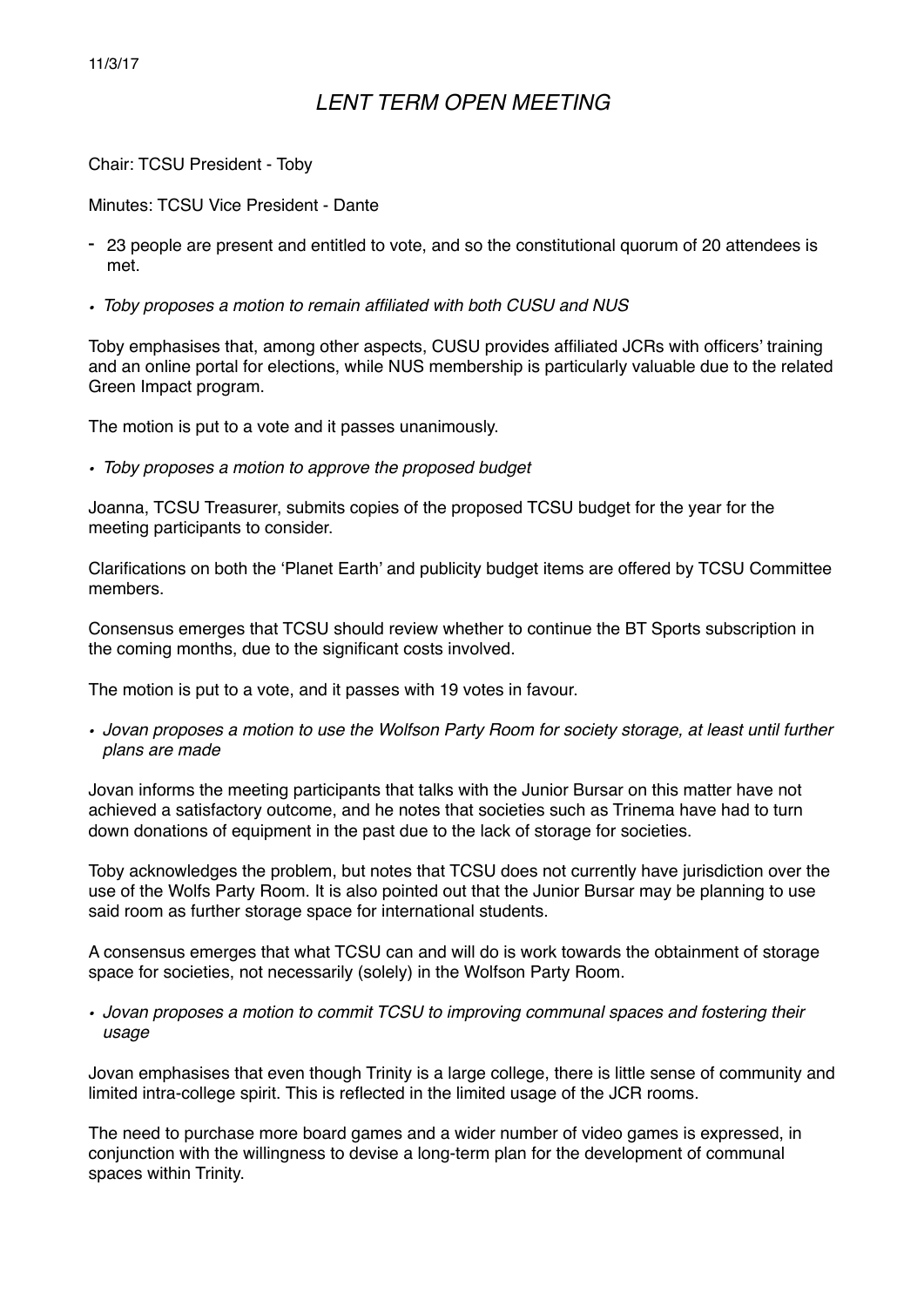#### 11/3/17

Toby is in agreement with the spirit of the discussion, and notes that he will meet with the Junior Bursar in order to work towards the idea of converting the cellars under Whewell's Court to a space where to hold evening events, similar to Clare Cellars, and/or to a bar.

The motion is put to a vote, and it passes with 18 votes in favour.

• *TCSU+* 

It is noted that roughly 20 people have already signed up, and that Toby will soon establish a Facebook group as a means of communicating with those interested in joining TCSU+.

*• Vacation storage*

Toby outlines the possibility of having lockable cupboards in each or most rooms, or even simply being provided with locks for existing cupboards, especially seeing as Whewell's Court and Angel Court will soon be renovated.

Jovan reminds the other meeting participants that in the past, during the renovation of New Court, the requests put forward by TCSU were largely disregarded by College, especially with respect to the need for a certain number of functioning kitchens.

Zahra, TCSU BME officer, emphasises that kitchens are particularly necessary for students with dietary requirements.

Toby notes that he will be attending, together with Dante, a meeting specifically on the issue of the needs of students pertaining to the renovations of Whewell's Court and Angel Court.

In the ensuing discussion, several of such needs emerged, to include sinks in toilets, the possibility of having some toilets not in basements in the case of Whewell's Court, better internet connection, preference of single sets over bedsits, and maintenance of, as opposed to a reduction in, the number of double sets.

*• Toby proposes a motion to hold a survey for the accommodation needs of students in the renovation of Whewell's Court and Angel Court*

The motion is put to a vote and it passes unanimously.

- With only 19 students present and entitled to vote, a quorum is no longer present, and so no further motions are voted on during the meeting.
- *• Nine-month license to occupy proposal of the Junior Bursar*

Toby details the three different ways in which the pricing system may function as a result, depending on the extent of subsidisation that the College will grant. When moving from the status quo to this possible, alternative system of nine-month leases, the price per week paid by each student may remain constant, thereby increasing the total yearly accommodation costs, or it may be slightly lower, leaving total yearly accommodation costs roughly unchanged, or, finally, fall by so much that the total yearly costs may even fall. It is once again noted that this depends very much on the financial considerations that College will make.

In the ensuing discussion, it is noted that paying a fixed sum for nine months would be a financial incentive for students to remain in residence, which is not necessarily desirable. Also, were total costs per year to then rise, this could be detrimental from an Access perspective. Is however also emphasised that keeping rooms for longer and without interruptions would also make the environment in College more 'homely' and welcoming.